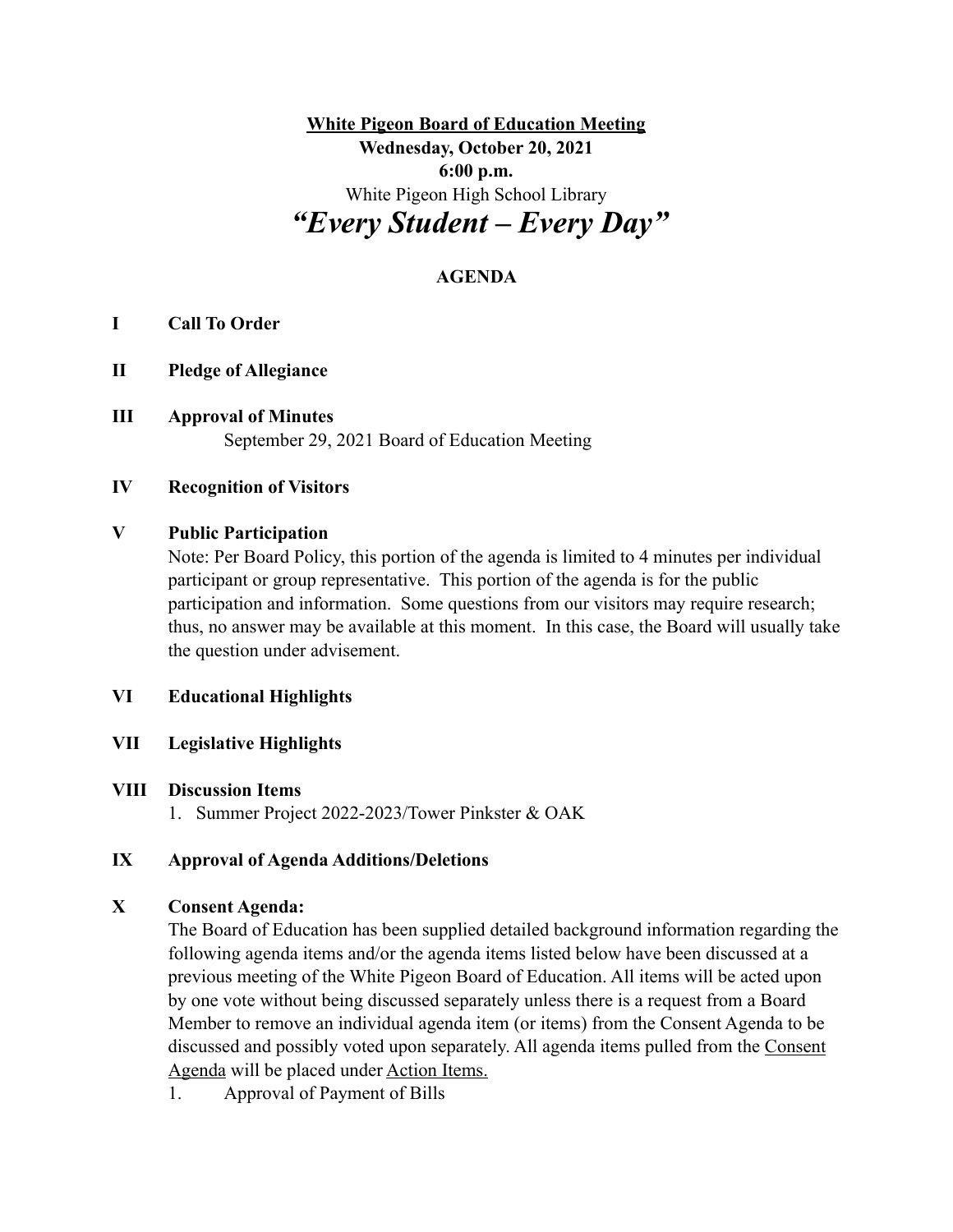- 2. Personnel Report
- 3. Recognition and Acceptance of Gifts

### **XI Action Items**

1. Recommendation to approve Custom Lawn Care & Landscaping as the 2021-22 snow removal provider. (roll call)

# **XII Closed Session**

1. Recommendation to conduct a closed session for the purpose of discussing disciplinary action of a middle school student pursuant to Section 8(b) of the Open Meeting Act.

# **XIII Action Item**

1. Recommendation to approve the educational plan and 180-day expulsion for student 2604604 from White Pigeon Community Schools. (roll call)

# **XIV Announcements & Comments**

1. The next meeting of the Board of Education will be held on Wednesday, November 17, 2021, at 6:00 p.m., in the high school library.

# **XV Other**

**XVI Adjournment**

### **MISSION**